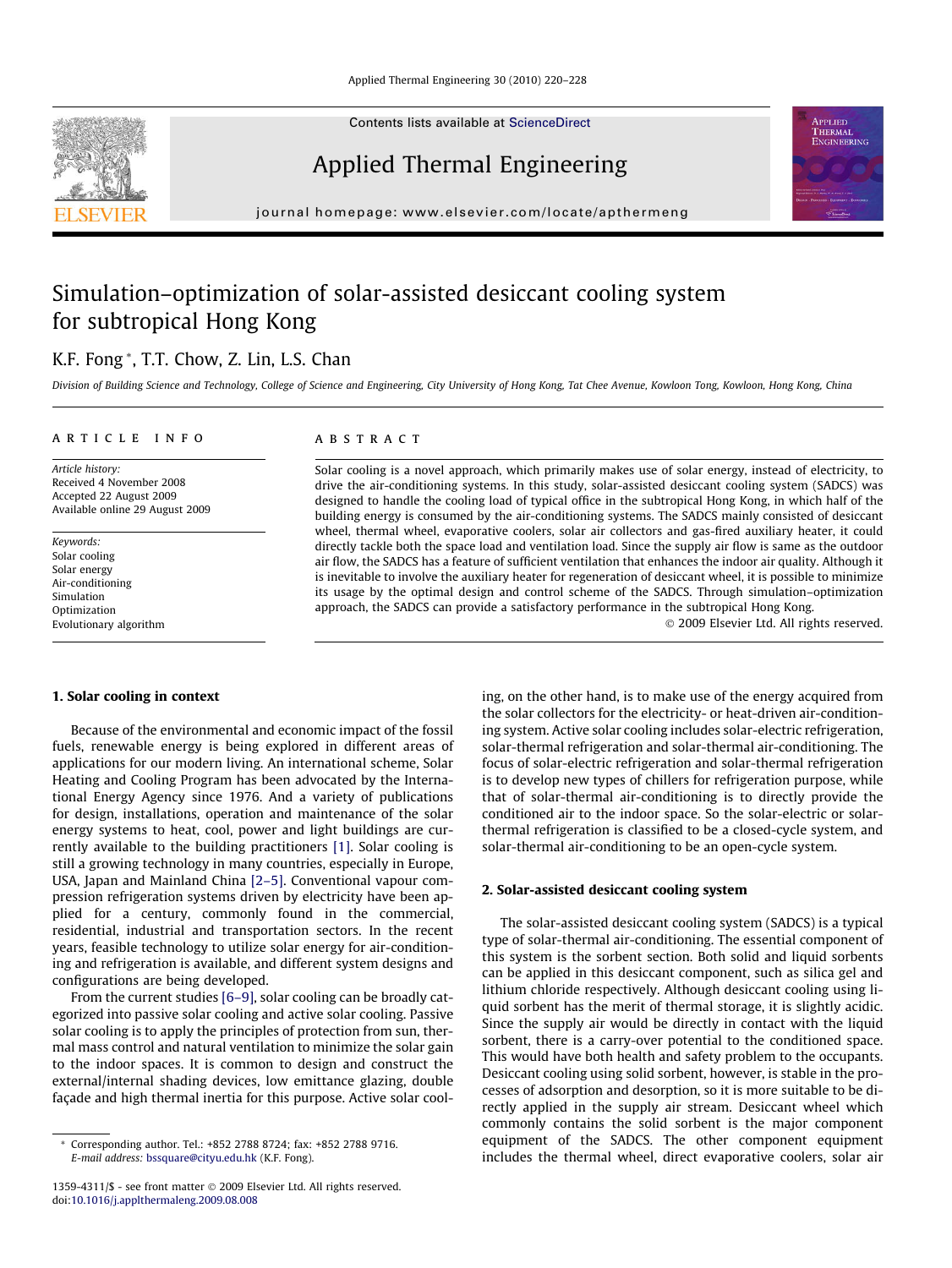#### Nomenclature

| Α                   | top surface area of solar air collector                                           | $R_{\rm bk}$            | conductive resistance of the back insulation layer                       |
|---------------------|-----------------------------------------------------------------------------------|-------------------------|--------------------------------------------------------------------------|
| a                   | first coefficient to determine $\bar{T}_a$                                        | $R_{\rm top}$           | conductive resistance of the absorber plate and struc-                   |
| B1                  | isopotential line for process air stream                                          |                         | tural layer                                                              |
| B2                  | isopotential line for regeneration air stream                                     | S                       | absorbed solar radiation                                                 |
| b                   | second coefficient to determine $T_a$                                             | $SF_{avg}$              | annual average solar fraction                                            |
| $\mathcal{C}_p$     | specific heat capacity of air                                                     | T                       | air temperature                                                          |
| COP                 | coefficient of performance of solar-assisted desiccant                            | $\bar{T}_{\rm a}$       | mean air temperature in the collector                                    |
|                     | cooling system                                                                    | $T_{a,in}$              | entering air temperature of solar air collector                          |
| $COP_{avg}$         | annual average coefficient of performance of solar-as-                            | $T_{c, bk}$             | environment temperature for convection heat loss from                    |
|                     | sisted desiccant cooling system                                                   |                         | the back of collector                                                    |
| F′                  | heat transfer effectiveness above the air channel, used                           | $T_{\rm co}$            | outlet air temperature of solar air collector                            |
|                     |                                                                                   |                         |                                                                          |
|                     | to determine $\bar{T}_p$                                                          | $T_{\rm o}$             | ambient temperature                                                      |
| $F_{\text{best}}$   | the best function value among the population in each<br>epoch                     | $T_{\rm os}$            | offset temperature differential for calling in desiccant<br>cooling mode |
| $F_{\rm mean}$      | the average function value among the population in                                | $\bar{T}_{\text{p}}$    | mean temperature of absorber plate                                       |
|                     | each epoch                                                                        | $T_{\rm r, bk}$         | environment temperature for radiation heat loss from                     |
| $G^{\prime}$        | heat transfer effectiveness below the air channel, used                           |                         | the back of collector                                                    |
|                     | to determine $\bar{T}_3$                                                          | $T_{\rm ra}$            | room air temperature                                                     |
| $G_{t}$             | total solar radiation incident upon the collector top sur-                        | $T_{\rm ra,sp}$         | set point of room air temperature                                        |
|                     | face                                                                              | $T_{\rm reg}$           | regeneration air temperature                                             |
| $h_{\rm a}$         | heat transfer coefficient from the air to the inside sur-                         | $T_{\rm s}$             | sky temperature                                                          |
|                     | face of the flow channel                                                          | $T_{\rm sa}$            | supply air temperature                                                   |
| $h_{\rm c,bk}$      | convection heat transfer coefficient from the back sur-                           | $T_{\rm sa,sp}$         | set point of supply air temperature                                      |
|                     | face of collector                                                                 | $T_{\rm u}$             | upper limit of comfort temperature                                       |
| $h_{c,\text{top}}$  | convection heat transfer coefficient from the top surface                         | $\bar{T}_1$             | mean inside surface temperature of the structural layer                  |
|                     | of collector                                                                      |                         | under the absorber plate                                                 |
| $h_{oa}$            | outdoor air enthalpy                                                              | $\bar{T}_2$             | mean inside surface temperature of collector back insu-                  |
| $h_{\rm r,bk}$      | linearized radiation heat transfer coefficient from the                           |                         | lation                                                                   |
|                     | back surface of collector                                                         | $\bar{T}_3$             | mean collector back surface temperature                                  |
| $h_{\rm r,top}$     | linearized radiation heat transfer coefficient from the                           | X                       | heat transfer factor other than the effect below air chan-               |
|                     | top surface of collector                                                          |                         | nel                                                                      |
|                     | $h_r$ , 1 $\rightarrow$ 2 linearized radiation heat transfer coefficient from the |                         |                                                                          |
|                     | top surface to the bottom surface of the air channel                              | Greek symbols           |                                                                          |
|                     |                                                                                   |                         |                                                                          |
| $h_{\rm sa}$        | supply air enthalpy                                                               | $\alpha_1$              | effectiveness for isopotential line B1                                   |
| $h_1$               | outdoor air enthalpy                                                              | $\alpha_2$              | effectiveness for isopotential line B2                                   |
| $h_4$               | supply air enthalpy                                                               | $\varepsilon_{\rm bk}$  | emissivity of the back surface of the collector                          |
| IAM                 | incidence angle modifier                                                          | $\varepsilon_{\rm top}$ | emissivity of the top surface of the collector                           |
| М                   | heat transfer factor other than the effect above air chan-                        | $\varepsilon_1$         | emissivity of the bottom side of the upper surface of the                |
|                     | nel                                                                               |                         | air channel                                                              |
| $\dot{m}_a$         | mass flow rate of supply air (same as that of exhaust air)                        | $\mathcal{E}_2$         | emissivity of the top side of the lower surface of the air               |
| $\dot{m}_{\rm fan}$ | rated mass flow rate of supply/exhaust air fan                                    |                         | channel                                                                  |
| $N_{\rm ex}$        | number of hours exceeding $T_u$ throughout a year                                 | σ                       | Stefan-Boltzmann constant                                                |
| $N_{op}$            | number of hours of SADCS in operation throughout a                                | $(\tau\alpha)_n$        | transmittance-absorptance product at normal incidence                    |
| P                   | year<br>heat transfer factor related to the air channel                           |                         | of solar air collector                                                   |
|                     |                                                                                   | $\omega$                | humidity ratio                                                           |
| $Q_{\rm abs}$       | heat absorbed by the solar air collector                                          | $\omega_{\rm dd, sp}$   | set point of humidity ratio of desiccant dehumidifica-                   |
| $Q_{add}$           | heat added to the air flow stream by the collector                                |                         | tion                                                                     |
| $Q_{c, bk}$         | convection heat loss from the back of collector                                   | $\omega_{\rm o}$        | leaving humidity ratio of desiccant wheel at the process                 |
| $Q_{c,\text{top}}$  | convection heat loss from the top of collector                                    |                         | air stream                                                               |
| $Q_{\rm r,bk}$      | radiation heat loss from the back of collector                                    |                         |                                                                          |
| $Q_{r,\text{top}}$  | radiation heat loss from the top of collector                                     | <b>Subscripts</b>       |                                                                          |
| $Q_{ab}$            | heat flow rate generated from auxiliary heater                                    | Pi                      | the air conditions of entering process air                               |
| $\dot{Q}_{in}$      | total heat flow rate input to the solar-assisted desiccant                        | Po                      | the air conditions of leaving process air                                |
|                     | cooling system                                                                    | Ri                      | the air conditions of entering regeneration air                          |
| Q <sub>sac</sub>    | thermal gain from solar air collectors                                            |                         |                                                                          |
|                     |                                                                                   |                         |                                                                          |

collectors and gas-fired auxiliary heater, as shown in [Fig. 1.](#page--1-0) Solar air collector can be adopted when the air-conditioning period of the conditioned space is coincident to the availability of solar irradiation in day time. The thermal wheel is used to remove the sensible heat of the process air after passing the desiccant wheel. The evaporative cooler at the supply air stream is used to cool down the process air to become supply air, which still has low humidity ratio fit for handling the space latent load. The evaporative cooler

at the exhaust air stream is used to cool down the room air for better sensible heat recovery at the thermal wheel.

The SADCS can be designed according to the outdoor air (OA) scheme or mixed air (MA) scheme. In the former, desiccant cooling would fully make use of the OA to fulfill the required cooling load. In the latter, the pretreated outdoor air and the return air would form the MA for cooling purpose. As compared to the MA scheme, the OA scheme would generally have larger size and higher capital